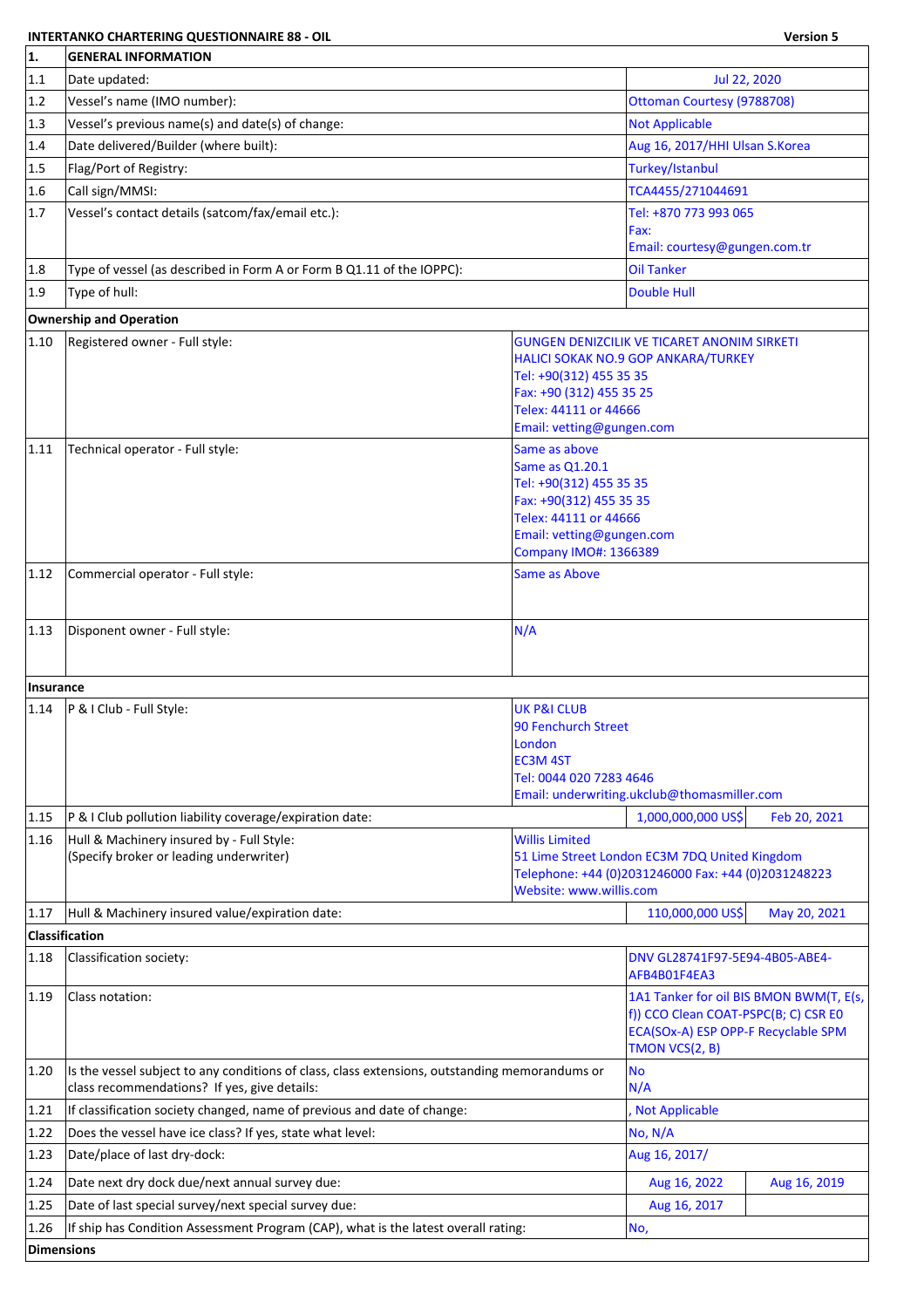| 1.27            | Length overall (LOA):                                                                 |              |                | <b>269.08 Metres</b>                                                                                                                                                       |                                       |
|-----------------|---------------------------------------------------------------------------------------|--------------|----------------|----------------------------------------------------------------------------------------------------------------------------------------------------------------------------|---------------------------------------|
| 1.28            | Length between perpendiculars (LBP):                                                  |              |                |                                                                                                                                                                            | 258 Metres                            |
| 1.29            | Extreme breadth (Beam):                                                               |              |                |                                                                                                                                                                            | 46.04 Metres                          |
| 1.30            | Moulded depth:                                                                        |              |                |                                                                                                                                                                            | 25.10 Metres                          |
| 1.31            | Keel to masthead (KTM)/ Keel to masthead (KTM) in collapsed condition, if applicable: |              |                | <b>57.175 Metres</b>                                                                                                                                                       | 49.60 Metres                          |
| 1.32            | Distance bridge front to center of manifold:                                          |              |                |                                                                                                                                                                            | 91.13 Metres                          |
| 1.33            | Bow to center manifold (BCM)/Stern to center manifold (SCM):                          |              |                | <b>132.89 Metres</b>                                                                                                                                                       | <b>136.19 Metres</b>                  |
| 1.34            | Parallel body distances                                                               |              | Lightship      | <b>Normal Ballast</b>                                                                                                                                                      | Summer Dwt                            |
|                 | Forward to mid-point manifold:                                                        |              | 59.21 Metres   | 59.56 Metres                                                                                                                                                               | 68.10 Metres                          |
|                 | Aft to mid-point manifold:                                                            |              | 45.76 Metres   | 46.98 Metres                                                                                                                                                               | 67.50 Metres                          |
|                 | Parallel body length:                                                                 |              | 104.975 Metres | <b>106.53 Metres</b>                                                                                                                                                       | <b>135.60 Metres</b>                  |
| <b>Tonnages</b> |                                                                                       |              |                |                                                                                                                                                                            |                                       |
| 1.35            | Net Tonnage:                                                                          |              |                |                                                                                                                                                                            | 47,745                                |
| 1.36            | Gross Tonnage/Reduced Gross Tonnage (if applicable):                                  |              |                | 83,537                                                                                                                                                                     | 67,730                                |
| 1.37            | Suez Canal Tonnage - Gross (SCGT)/Net (SCNT):                                         |              |                | 86,205.32                                                                                                                                                                  | 82,230.81                             |
| 1.38            | Panama Canal Net Tonnage (PCNT):                                                      |              |                |                                                                                                                                                                            | 79,296                                |
|                 | Loadline Information                                                                  |              |                |                                                                                                                                                                            |                                       |
| 1.39            | Loadline                                                                              | Freeboard    | Draft          | Deadweight                                                                                                                                                                 | Displacement                          |
|                 | Summer:                                                                               | 7.55 Metres  | 17.59 Metres   | 149,999 Metric<br><b>Tonnes</b>                                                                                                                                            | 176,527.60 Metric<br><b>Tonnes</b>    |
|                 | Winter:                                                                               | 7.55 Metres  | 17.59 Metres   | 149,999 Metric                                                                                                                                                             | 176,527.60 Metric                     |
|                 |                                                                                       |              |                | <b>Tonnes</b>                                                                                                                                                              | <b>Tonnes</b>                         |
|                 | Tropical:                                                                             | 7.55 Metres  | 17.59 Metres   | 149,999 Metric<br><b>Tonnes</b>                                                                                                                                            | 176,527.60 Metric<br><b>Tonnes</b>    |
|                 | Lightship:                                                                            | 22.16 Metres | 3.24 Metres    |                                                                                                                                                                            | 26,528.60 Metric<br><b>Tonnes</b>     |
|                 | <b>Normal Ballast Condition:</b>                                                      | 17.21 Metres | 9.85 Metres    | 47,954.10 Metric<br><b>Tonnes</b>                                                                                                                                          | 73,654.10 Metric<br><b>Tonnes</b>     |
|                 | Segregated Ballast Condition:                                                         | 17.22 Metres | 7.90 Metres    | 47,905.50 Metric                                                                                                                                                           | 73,605.50 Metric                      |
|                 |                                                                                       |              |                | <b>Tonnes</b>                                                                                                                                                              | <b>Tonnes</b>                         |
| 1.40            | FWA/TPC at summer draft:                                                              |              |                | <b>397 Millimetres</b>                                                                                                                                                     | <b>111.09 Metric</b><br><b>Tonnes</b> |
| 1.41            | Does vessel have multiple SDWT? If yes, please provide all assigned loadlines:        |              |                | <b>No</b><br>N/A                                                                                                                                                           |                                       |
| 1.42            | Constant (excluding fresh water):                                                     |              |                |                                                                                                                                                                            | <b>260 Metric Tonnes</b>              |
| 1.43            | What is the company guidelines for Under Keel Clearance (UKC) for this vessel?        |              |                | 1-OCEAN AND OPEN WATERS: %15 OF<br><b>SUMMER DRAUGHT</b><br>2-PORT LIMITS, APPROACHES, FAIRWAYS,<br>CHANNELS, CANALS, RIVERS, SBM/CBM,<br>WHILE ALONGSIDE: 1.5% OF MOULDED |                                       |
|                 |                                                                                       |              |                | <b>BREADTH OF THE VESSEL BUT NOT LESS</b><br><b>THAN 0.7 METERS</b>                                                                                                        |                                       |
| 1.44            | What is the max height of mast above waterline (air draft)                            |              |                | <b>Full Mast</b>                                                                                                                                                           | <b>Collapsed Mast</b>                 |
|                 | Summer deadweight:                                                                    |              |                | <b>39.585 Metres</b>                                                                                                                                                       | 32.01 Metres                          |
|                 | Normal ballast:                                                                       |              |                | 47.795 Metres                                                                                                                                                              | 40.22 Metres                          |
|                 | Lightship:                                                                            |              |                | 53.935 Metres                                                                                                                                                              | 46.36 Metres                          |

| 2.            | <b>CERTIFICATES</b>                                         | Issued       | <b>Last Annual</b>    | Last Intermediate     | <b>Expires</b> |
|---------------|-------------------------------------------------------------|--------------|-----------------------|-----------------------|----------------|
| 2.1           | Safety Equipment Certificate (SEC):                         | Oct 31, 2018 | Sep 30, 2019          | Aug 16, 2017          | Aug 16, 2022   |
| 2.2           | Safety Radio Certificate (SRC):                             | Oct 31, 2018 | Sep 30, 2019          |                       | Aug 16, 2022   |
| $ 2.3\rangle$ | Safety Construction Certificate (SCC):                      | Oct 31, 2018 | Sep 30, 2019          | Aug 16, 2017          | Aug 16, 2022   |
| 2.4           | International Loadline Certificate (ILC):                   | Oct 31, 2018 | Sep 30, 2019          |                       | Aug 16, 2022   |
| 2.5           | International Oil Pollution Prevention Certificate (IOPPC): | Mar 25, 2019 | Sep 30, 2019          | Aug 16, 2017          | Aug 16, 2022   |
| 2.6           | International Ship Security Certificate (ISSC):             | Feb 05, 2018 | <b>Not Applicable</b> | <b>Not Applicable</b> | Feb 05, 2023   |
| 2.7           | Maritime Labour Certificate (MLC):                          | Feb 10, 2018 | N/A                   |                       | Feb 09, 2023   |
| 2.8           | ISM Safety Management Certificate (SMC):                    | Feb 10, 2018 | <b>Not Applicable</b> | <b>Not Applicable</b> | Feb 09, 2023   |
| 2.9           | Document of Compliance (DOC):                               | Jun 18, 2019 |                       |                       | Apr 05, 2021   |
| 2.10          | USCG Certificate of Compliance (USCGCOC):                   |              | <b>Not Applicable</b> |                       |                |
| 2.11          | Civil Liability Convention (CLC) 1992 Certificate:          | Jan 15, 2020 | N/A                   | N/A                   | Feb 20, 2021   |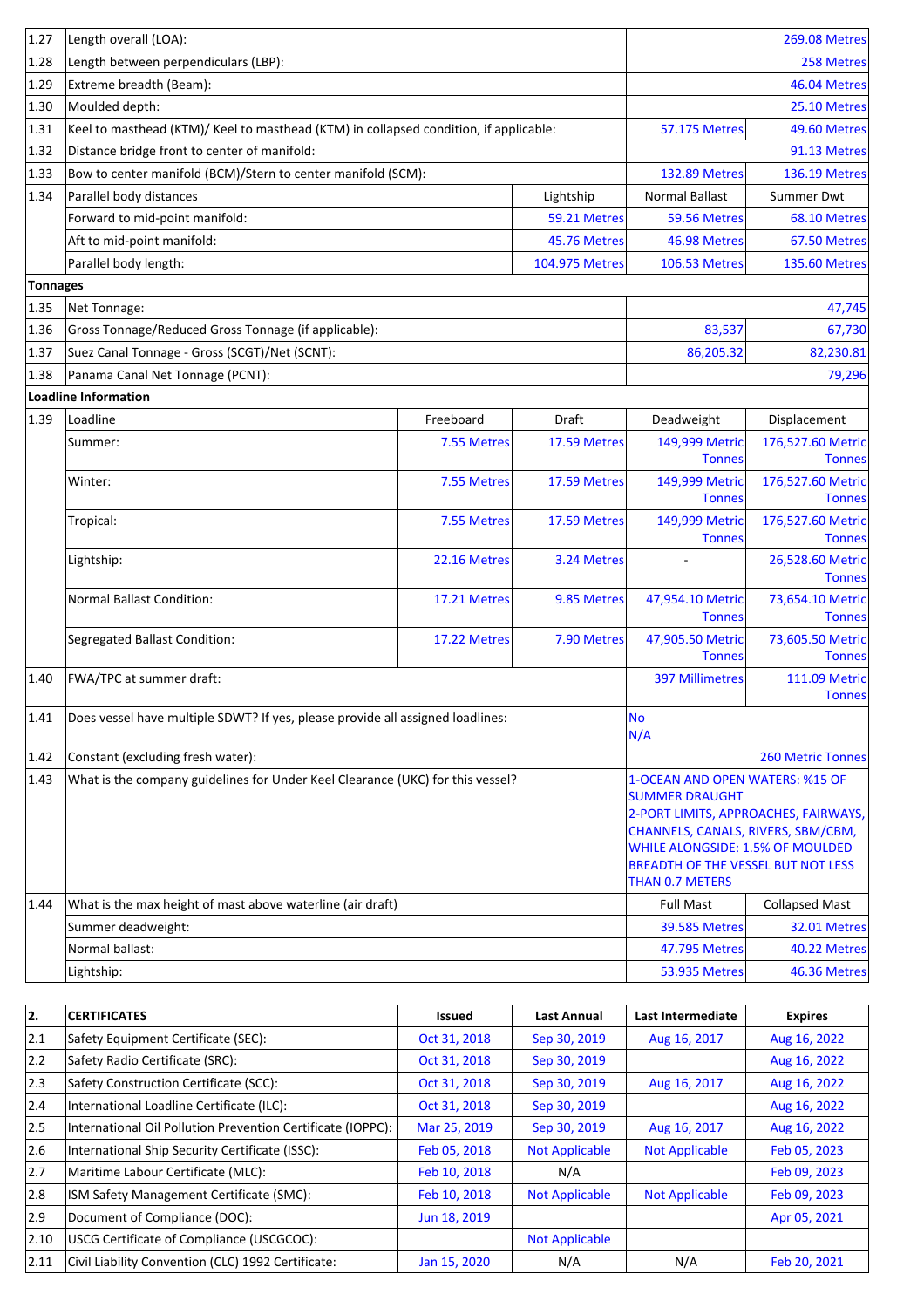| 2.12           | Civil Liability for Bunker Oil Pollution Damage Convention<br>(CLBC) Certificate:                                                     | Jan 15, 2020                                                                                    | N/A                   | N/A          | Feb 20, 2021          |
|----------------|---------------------------------------------------------------------------------------------------------------------------------------|-------------------------------------------------------------------------------------------------|-----------------------|--------------|-----------------------|
| $ 2.13\rangle$ | Liability for the Removal of Wrecks Certificate (WRC):                                                                                | Feb 21, 2020                                                                                    | N/A                   | N/A          | Feb 20, 2021          |
| 2.14           | U.S. Certificate of Financial Responsibility (COFR):                                                                                  | Sep 12, 2017                                                                                    | N/A                   | N/A          | Sep 12, 2020          |
| 2.15           | Certificate of Class (COC):                                                                                                           | Oct 15, 2019                                                                                    | Sep 30, 2019          | Aug 16, 2017 | Jun 18, 2022          |
| 2.16           | International Sewage Pollution Prevention Certificate<br>(ISPPC):                                                                     | Dec 07, 2017                                                                                    | N/A                   | N/A          | Aug 16, 2022          |
| 2.17           | Certificate of Fitness (COF):                                                                                                         | <b>Not Applicable</b>                                                                           | <b>Not Applicable</b> |              | <b>Not Applicable</b> |
| 2.18           | International Energy Efficiency Certificate (IEEC):                                                                                   | Oct 31, 2018                                                                                    | N/A                   | N/A          | N/A                   |
| $ 2.19\rangle$ | International Air Pollution Prevention Certificate (IAPPC):                                                                           | Dec 07, 2017                                                                                    | Sep 30, 2019          | Dec 07, 2017 | Aug 16, 2022          |
|                | Documentation                                                                                                                         |                                                                                                 |                       |              |                       |
| 2.20           | voyage/contract:                                                                                                                      | Owner warrant that vessel is member of ITOPF and will remain so for the entire duration of this |                       |              | <b>Yes</b>            |
| 2.21           | Does vessel have in place a Drug and Alcohol Policy complying with OCIMF guidelines for Control<br>of Drugs and Alcohol Onboard Ship? |                                                                                                 |                       |              | <b>Yes</b>            |
| 2.22           | Is the ITF Special Agreement on board (if applicable)?                                                                                |                                                                                                 |                       |              | N/A                   |
| 2.23           | <b>ITF Blue Card expiry date (if applicable):</b>                                                                                     |                                                                                                 |                       |              |                       |

| 13.           | <b>CREW</b>                                                       |                      |                  |                |  |
|---------------|-------------------------------------------------------------------|----------------------|------------------|----------------|--|
| 3.1           | Nationality of Master:                                            |                      |                  | <b>Turkish</b> |  |
| 3.2           | Number and nationality of Officers:                               |                      | <b>Turkish</b>   |                |  |
| $ 3.3\rangle$ | Number and nationality of Crew:<br>17                             |                      | <b>Turkish</b>   |                |  |
| 3.4           | What is the common working language onboard:                      |                      | Turkish, English |                |  |
| 3.5           | Do officers speak and understand English?                         |                      | <b>Yes</b>       |                |  |
| 3.6           | If Officers/ratings employed by a manning agency - Full<br>style: | <b>Officers: N/A</b> |                  | Ratings: N/A   |  |

| 4.            | <b>FOR USA CALLS</b>                                                                                                                     |                                                                                                                                                                                                      |  |
|---------------|------------------------------------------------------------------------------------------------------------------------------------------|------------------------------------------------------------------------------------------------------------------------------------------------------------------------------------------------------|--|
| 4.1           | Has the vessel Operator submitted a Vessel Spill Response Plan to the US Coast Guard which has<br>been approved by official USCG letter? | <b>INo</b>                                                                                                                                                                                           |  |
| $ 4.2\rangle$ | Qualified individual (QI) - Full style:                                                                                                  | Mr. Michael Minogue<br><b>ECM Maritime Services</b><br>1 Selleck Street 5th Floor - Suite 511<br>Norwalk, CT 06855, USA<br>Tel: +1-203-857-0444<br>Fax: +1-203-857-0428<br>Email: QI@ecmmaritime.com |  |
| $ 4.3\rangle$ | Oil Spill Response Organization (OSRO) - Full style:                                                                                     | <b>Marine Spill Response Corporation</b><br>220 Spring Street, Suite 500 Herndon, VA 20170<br>Tel: +1-800-259-6772 or +<br>Fax: +1-703-326-5660                                                      |  |
| 4.4           | Salvage and Marine Firefighting Services (SMFF) - Full Style:                                                                            |                                                                                                                                                                                                      |  |

| 15.  | SAFETY/HELICOPTER                                                                                                                               |                                         |
|------|-------------------------------------------------------------------------------------------------------------------------------------------------|-----------------------------------------|
| 15.1 | Its the vessel operated under a Quality Management System? If Yes, what type of system?<br>$($ ISO9001 or IMO Resolution A.741(18) as amended): | lYes<br><b>IMO Resolution A.741(18)</b> |
| 5.2  | Can the ship comply with the ICS Helicopter Guidelines?                                                                                         | lYes                                    |
|      | $ 5.2.1 $ If Yes, state whether winching or landing area provided:                                                                              | Landing                                 |
|      | $ 5.2.2 $ If Yes, what is the diameter of the circle provided:                                                                                  | <b>13 Metres</b>                        |

| l6. | <b>COATING/ANODES</b> |        |                                                       |                                                                                                                                                                     |           |
|-----|-----------------------|--------|-------------------------------------------------------|---------------------------------------------------------------------------------------------------------------------------------------------------------------------|-----------|
| 6.1 | Tank Coating          | Coated | Type                                                  | To What Extent                                                                                                                                                      | Anodes    |
|     | Cargo tanks:          | Yes    | High Solid Epoxy -<br>Chugoku -<br><b>BANNOH 1500</b> | Deckhead with<br>complete internal<br>structure, including<br>brackets connecting<br>to longitudinal and<br><i><u><b>Itransverse</b></u></i><br>bulkheads. In tanks | <b>No</b> |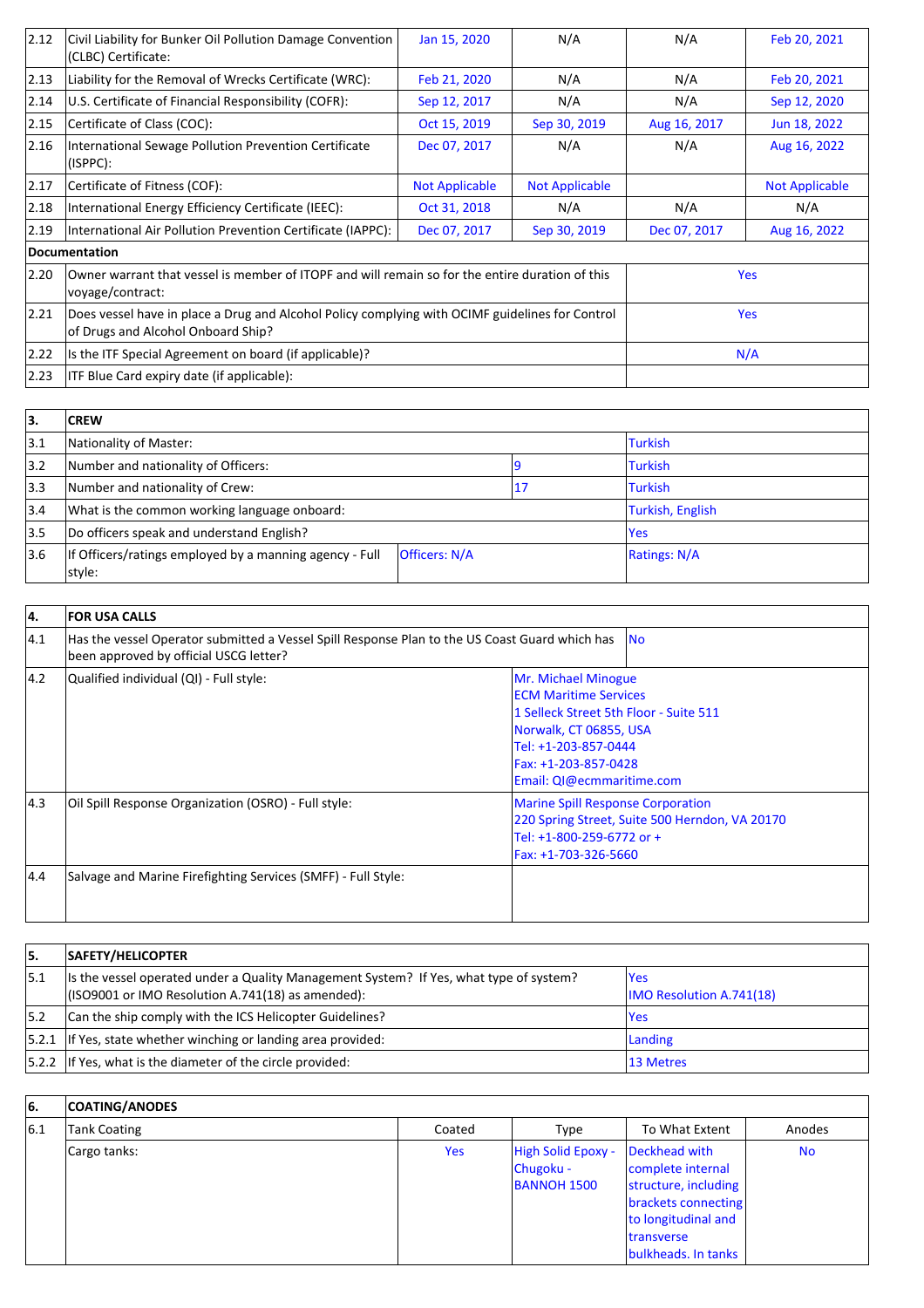| 17. | <b>BALLAST</b>        |     |                |                          |                            |
|-----|-----------------------|-----|----------------|--------------------------|----------------------------|
| 7.1 | Pumps                 | No. | <b>Type</b>    | Capacity                 | At What Head<br>$(sg=1.0)$ |
|     | <b>Ballast Pumps:</b> |     | Centrifugal    | 2,750 Cu.<br>Metres/Hour | 35 Metres                  |
|     | Ballast Eductors:     |     | <b>TEAMTEC</b> | 300 Cu.<br>Metres/Hour   | 25 Metres                  |

| 8.                 | <b>CARGO</b>                                                                                                                 |                                                                                                           |                                 |  |
|--------------------|------------------------------------------------------------------------------------------------------------------------------|-----------------------------------------------------------------------------------------------------------|---------------------------------|--|
|                    | <b>Double Hull Vessels</b>                                                                                                   |                                                                                                           |                                 |  |
| 8.1                | Is vessel fitted with centerline bulkhead in all cargo tanks? If Yes, solid or perforated:                                   | <b>Yes, Solid</b>                                                                                         |                                 |  |
|                    | <b>Cargo Tank Capacities</b>                                                                                                 |                                                                                                           |                                 |  |
| 8.2                | Number of cargo tanks and total cubic capacity (max% per company policy: 98%, 97%, 96% or<br>95%) excluding slops tanks:     | 12                                                                                                        | 171,383.17 Cu.<br><b>Metres</b> |  |
| 8.2.1              | Capacity (98%) of each natural segregation with double valve (specify tanks):                                                | $1$ SEG = 1P&S +4P&S = 53,132.85<br>$2$ SEG = 2P&S +5P&S = 59,821.94<br>$3 SEG = 3P&S + 6P&S = 58,428.38$ |                                 |  |
| 8.2.2              | IMO class (Oil/Chemical Ship Type 1, 2 or 3):                                                                                | 1                                                                                                         |                                 |  |
| 8.3                | Number of slop tanks and total cubic capacity (98%):                                                                         | $\overline{2}$                                                                                            | 3,617.58 Cu. Metres             |  |
| 8.3.1              | Specify segregations which slops tanks belong to and their capacity with double valve:                                       | 3 SEG                                                                                                     |                                 |  |
| 8.3.2              | Residual/retention oil tank(s) capacity (98%), if applicable:                                                                |                                                                                                           | 174.70 Cu. Metres               |  |
| <b>SBT Vessels</b> |                                                                                                                              |                                                                                                           |                                 |  |
| 8.3.3              | What is total SBT capacity and percentage of SDWT vessel can maintain?                                                       | 51,224.70 Cu.<br><b>Metres</b>                                                                            | 34 %                            |  |
| 8.3.4              | Does vessel meet the requirements of MARPOL Annex I Reg 18.2:                                                                | Yes                                                                                                       |                                 |  |
|                    | <b>Cargo Handling and Pumping Systems</b>                                                                                    |                                                                                                           |                                 |  |
| 8.4                | How many grades/products can vessel load/discharge with double valve segregation:                                            |                                                                                                           | 3                               |  |
| 8.5                | Are there any cargo tank filling restrictions?<br>If yes, specify number of slack tanks, max s.g., ullage restrictions etc.: | Yes<br>1,025kg/lt cargo density                                                                           |                                 |  |
| 8.6                | Max loading rate for homogenous cargo                                                                                        | With VECS                                                                                                 | <b>Without VECS</b>             |  |
|                    | Loaded per manifold connection:                                                                                              | 7,720 Cu.<br>Metres/Hour                                                                                  | 7,720 Cu.<br>Metres/Hour        |  |
|                    | Loaded simultaneously through all manifolds:                                                                                 | 17.000 Cu.<br>Metres/Hour                                                                                 | 17,000 Cu.<br>Metres/Hour       |  |
|                    | Cargo Control Room                                                                                                           |                                                                                                           |                                 |  |
| 8.7                | Is ship fitted with a Cargo Control Room (CCR)?                                                                              |                                                                                                           | Yes                             |  |
| 8.8                | Can tank innage/ullage be read from the CCR?                                                                                 |                                                                                                           | Yes                             |  |
|                    | <b>Gauging and Sampling</b>                                                                                                  |                                                                                                           |                                 |  |
| 8.9                | Is gauging system certified and calibrated? If no, specify which ones are not calibrated:                                    | Yes,                                                                                                      |                                 |  |
|                    | What type of fixed closed tank gauging system is fitted:                                                                     | Radar beam type level gauge                                                                               |                                 |  |
|                    | Are high level alarms fitted to the cargo tanks? If Yes, indicate whether to all tanks or partial:                           | Yes, All                                                                                                  |                                 |  |
| 8.9.1              | Can cargo be transferred under closed loading conditions in accordance with ISGOTT 11.1.6.6?                                 | Yes                                                                                                       |                                 |  |
| 8.9.2              | Are cargo tanks fitted with multipoint gauging? If yes, specify type and locations:                                          | Yes, 3 vapour locks, 1 each aft, mid and<br>forward                                                       |                                 |  |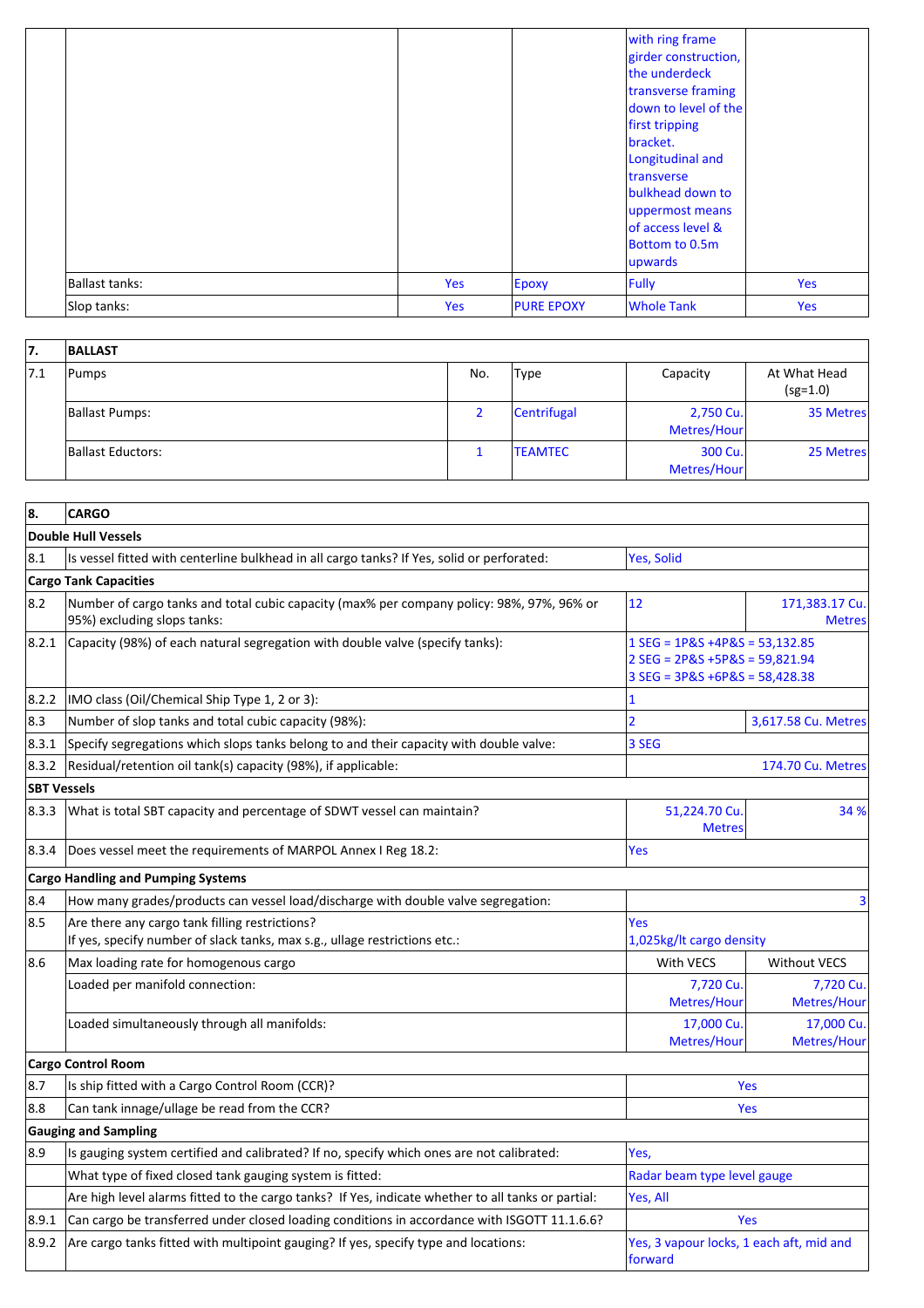| 8.10           | Number of portable gauging units (example- MMC) on board:                                                                              |                |                      |                                                                                                                                                              |                                               |
|----------------|----------------------------------------------------------------------------------------------------------------------------------------|----------------|----------------------|--------------------------------------------------------------------------------------------------------------------------------------------------------------|-----------------------------------------------|
|                | <b>Vapor Emission Control System (VECS)</b>                                                                                            |                |                      |                                                                                                                                                              |                                               |
| 8.11           | Is a vapour return system (VRS) fitted?                                                                                                |                |                      | Yes                                                                                                                                                          |                                               |
| 8.12           | Number/size of VECS manifolds (per side):                                                                                              |                |                      | $\overline{2}$                                                                                                                                               | 406.40 Millimetres                            |
| 8.13           | Number/size/type of VECS reducers:                                                                                                     |                |                      | 2x20x12"                                                                                                                                                     |                                               |
| Venting        |                                                                                                                                        |                |                      |                                                                                                                                                              |                                               |
| 8.14           | State what type of venting system is fitted:                                                                                           |                |                      | <b>VENT RISER + HIGH VELOCITY PV VALVES</b>                                                                                                                  |                                               |
|                | <b>Cargo Manifolds and Reducers</b>                                                                                                    |                |                      |                                                                                                                                                              |                                               |
| 8.15           | Total number/size of cargo manifold connections on each side:                                                                          |                |                      | 3/600 Millimetres                                                                                                                                            |                                               |
| 8.16           | What type of valves are fitted at manifold:                                                                                            |                |                      | <b>Butterfly</b>                                                                                                                                             |                                               |
| 8.17           | What is the material/rating of the manifold:                                                                                           |                |                      | ERWS38/150                                                                                                                                                   |                                               |
|                | 8.17.1 Does vessel comply with the latest edition of the OCIMF 'Recommendations for Oil Tanker<br>Manifolds and Associated Equipment'? |                |                      |                                                                                                                                                              | Yes                                           |
| 8.18           | Distance between cargo manifold centers:                                                                                               |                |                      |                                                                                                                                                              | 2,500 Millimetres                             |
| 8.19           | Distance ships rail to manifold:                                                                                                       |                |                      |                                                                                                                                                              | 4,600 Millimetres                             |
| 8.20           | Distance manifold to ships side:                                                                                                       |                |                      |                                                                                                                                                              | 4,600 Millimetres                             |
| 8.21           | Top of rail to center of manifold:                                                                                                     |                |                      |                                                                                                                                                              | 730 Millimetres                               |
| 8.22           | Distance main deck to center of manifold:                                                                                              |                |                      |                                                                                                                                                              | 2,100 Millimetres                             |
| 8.23           | Spill tank grating to center of manifold:                                                                                              |                |                      |                                                                                                                                                              | 900 Millimetres                               |
| 8.24           | Manifold height above the waterline in normal ballast/at SDWT condition:                                                               |                |                      | 19.29 Metres                                                                                                                                                 | 9.60 Metres                                   |
| 8.25           | Number/size/type of reducers:                                                                                                          |                |                      | 6 x 609.6/406.4mm (24/16")<br>3 x 609.6/304.8mm (24/12")<br>3 x 609.6/254mm (24/10")<br>3 x 609.6/203.2mm (24/8")<br>2 x 609.6/508mm (24/20")<br><b>ANSI</b> |                                               |
| 8.26           | Is vessel fitted with a stern manifold? If yes, state size:                                                                            |                |                      | No,                                                                                                                                                          |                                               |
| <b>Heating</b> |                                                                                                                                        |                |                      |                                                                                                                                                              |                                               |
| 8.27           | Cargo/slop tanks fitted with a cargo heating system?                                                                                   |                | Type                 | Coiled                                                                                                                                                       | Material                                      |
|                | Cargo Tanks:                                                                                                                           |                | <b>STEAM</b>         | <b>Yes</b>                                                                                                                                                   | <b>SS</b>                                     |
|                | Slop Tanks:                                                                                                                            |                | <b>STEAM</b>         | Yes                                                                                                                                                          | STPG 370S (Carbon<br>Steel)                   |
| 8.28           | Maximum temperature cargo can be loaded/maintained:                                                                                    |                |                      | 66.0 °C / 150.8 °F                                                                                                                                           | 66 °C / 150.8 °F                              |
|                | 8.28.1 Minimum temperature cargo can be loaded/maintained:                                                                             |                |                      |                                                                                                                                                              |                                               |
|                | Inert Gas and Crude Oil Washing                                                                                                        |                |                      |                                                                                                                                                              |                                               |
| 8.29           | Is an Inert Gas System (IGS) fitted/operational?                                                                                       |                |                      |                                                                                                                                                              | Yes/Yes                                       |
|                | 8.29.1 Is a Crude Oil Washing (COW) installation fitted/operational?                                                                   |                |                      |                                                                                                                                                              | Yes/Yes                                       |
| 8.30           | Is IGS supplied by flue gas, inert gas (IG) generator and/or nitrogen:                                                                 |                |                      | <b>Flue Gas</b>                                                                                                                                              |                                               |
|                | <b>Cargo Pumps</b>                                                                                                                     |                |                      |                                                                                                                                                              |                                               |
| 8.31           | How many cargo pumps can be run simultaneously at full capacity:                                                                       |                |                      |                                                                                                                                                              | 3                                             |
| 8.32           | Pumps                                                                                                                                  | No.            | <b>Type</b>          | Capacity                                                                                                                                                     | At What Head<br>$(sg=1.0)$                    |
|                | Cargo Pumps:                                                                                                                           | 3              | Centrifugal          | 4000 M3/HR                                                                                                                                                   | 135 Meters<br>135 Meters<br><b>135 Meters</b> |
|                | Cargo Eductors:                                                                                                                        | $\overline{2}$ | Liquid jet Pump      | 470 Cu.<br>Metres/Hour                                                                                                                                       | 25 Metres                                     |
|                | Stripping:                                                                                                                             | $\mathbf{1}$   | <b>Reciprocating</b> | 250 Cu.<br>Metres/Hour                                                                                                                                       | 135 Metres                                    |
| 8.33           | Is at least one emergency portable cargo pump provided?                                                                                |                |                      |                                                                                                                                                              |                                               |

| 9.  | <b>IMOORING</b>  |     |                    |          |            |                          |
|-----|------------------|-----|--------------------|----------|------------|--------------------------|
| 9.1 | Wires (on drums) | No. | Diameter           | Material | Length     | <b>Breaking Strength</b> |
|     | Forecastle:      |     |                    | N/A      |            |                          |
|     | Main deck fwd:   |     |                    | N/A      |            |                          |
|     | Main deck aft:   |     | 36 Millimetres N/A |          | 240 Metres | 85 Metric Tonnes         |
|     | Poop deck:       | 6   | 36 Millimetres N/A |          | 240 Metres | 85 Metric Tonnes         |
| 9.2 | Wire tails       | No. | Diameter           | Material | Length     | <b>Breaking Strength</b> |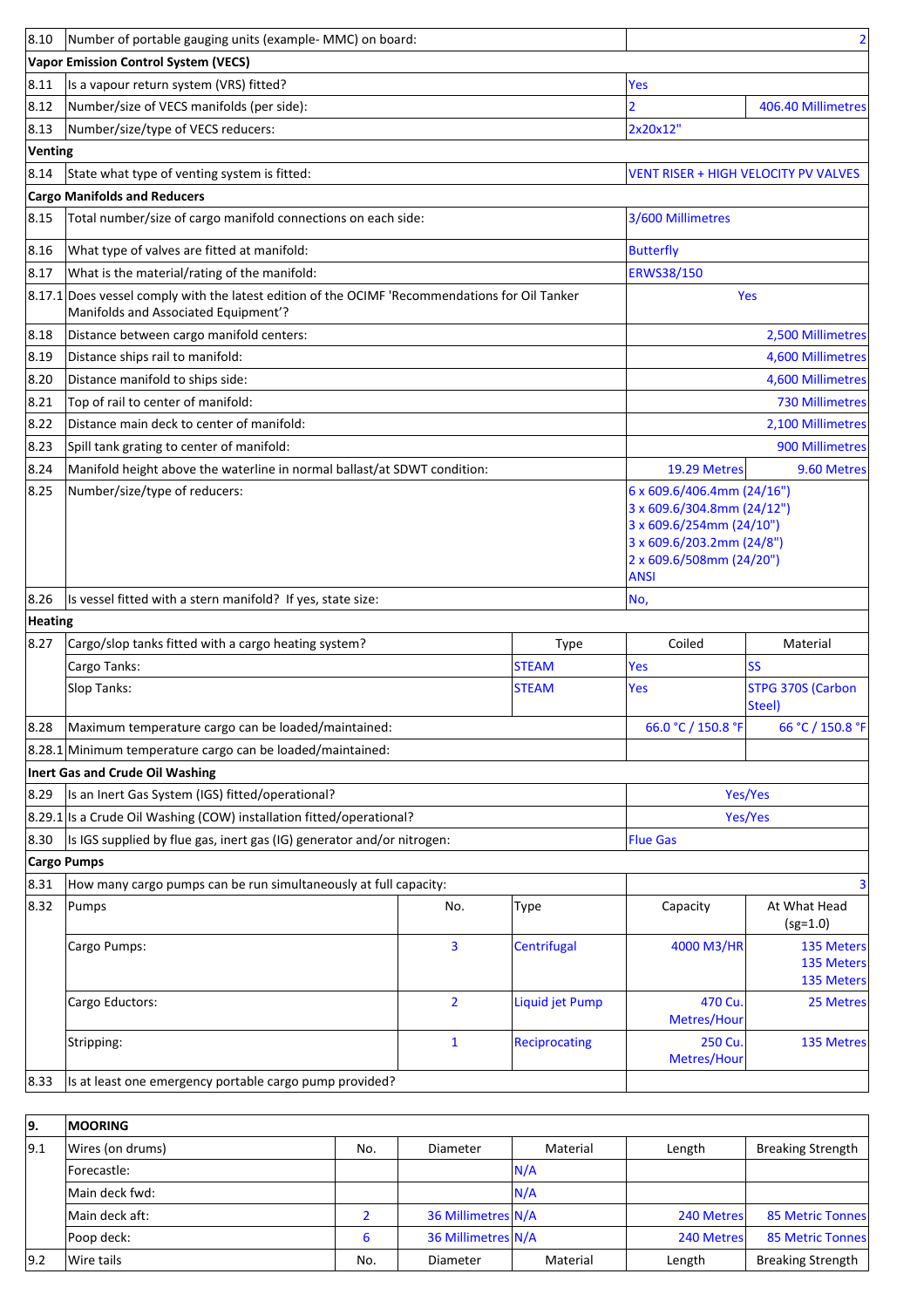|      | Forecastle:                                                                                                                                                                                       | 4              |                     | 50 Millimetres PES/PP mixed yarn<br>$[50/50\%]$       | 11 Metres                                | <b>109.10 Metric</b><br><b>Tonnes</b> |  |
|------|---------------------------------------------------------------------------------------------------------------------------------------------------------------------------------------------------|----------------|---------------------|-------------------------------------------------------|------------------------------------------|---------------------------------------|--|
|      | Main deck fwd:                                                                                                                                                                                    | 4              |                     | 50 Millimetres PES/PP mixed yarn<br>$[50/50\%]$       | 11 Metres                                | 109.10 Metric<br><b>Tonnes</b>        |  |
|      | Main deck aft:                                                                                                                                                                                    | $\overline{2}$ |                     | 50 Millimetres PES/PP mixed yarn<br>$[50/50\%]$       | 11 Metres                                | 109.10 Metric<br><b>Tonnes</b>        |  |
|      | Poop deck:                                                                                                                                                                                        | 6              |                     | 50 Millimetres PES/PP mixed yarn<br>$[50/50\%]$       | 11 Metres                                | <b>109.10 Metric</b><br><b>Tonnes</b> |  |
| 9.3  | Ropes (on drums)                                                                                                                                                                                  | No.            | Diameter            | Material                                              | Length                                   | <b>Breaking Strength</b>              |  |
|      | Forecastle:                                                                                                                                                                                       | 4              |                     | 31 Millimetres Dyneema® SK-78<br>yarns                |                                          | 280 Metres 85.20 Metric Tonnes        |  |
|      | Main deck fwd:                                                                                                                                                                                    | 4              |                     | 31 Millimetres Dyneema® SK-78<br>yarns                |                                          | 280 Metres 85.20 Metric Tonnes        |  |
|      | Main deck aft:                                                                                                                                                                                    | $\overline{2}$ |                     | 31 Millimetres Dyneema® SK-78<br>yarns                |                                          | 280 Metres 85.20 Metric Tonnes        |  |
|      | Poop deck:                                                                                                                                                                                        | 6              |                     | 31 Millimetres Dyneema <sup>®</sup> SK-78<br>yarns    |                                          | 280 Metres 85.20 Metric Tonnes        |  |
| 9.4  | <b>Other lines</b>                                                                                                                                                                                | No.            | Diameter            | Material                                              | Length                                   | <b>Breaking Strength</b>              |  |
|      | Forecastle:                                                                                                                                                                                       | 4              |                     | 72 Millimetres POLYPROPELENE                          | 220 Metres                               | <b>86 Metric Tonnes</b>               |  |
|      | Main deck fwd:                                                                                                                                                                                    |                |                     |                                                       |                                          |                                       |  |
|      | Main deck aft:                                                                                                                                                                                    |                |                     |                                                       |                                          |                                       |  |
|      | Poop deck:                                                                                                                                                                                        | 4              |                     | 72 Millimetres POLYPROPELENE                          | 220 Metres                               | <b>86 Metric Tonnes</b>               |  |
| 9.5  | Winches                                                                                                                                                                                           | No.            | No. Drums           | <b>Motive Power</b>                                   | <b>Brake Capacity</b>                    | Type of Brake                         |  |
|      | Forecastle:                                                                                                                                                                                       | $\overline{2}$ | <b>Double Drums</b> | <b>Hydaulic</b>                                       | 68.20 Metric Band brake<br><b>Tonnes</b> |                                       |  |
|      | Main deck fwd:                                                                                                                                                                                    | $\overline{2}$ | <b>Double Drums</b> | <b>Hydaulic</b>                                       | 68.20 Metric Band brake<br><b>Tonnes</b> |                                       |  |
|      | Main deck aft:                                                                                                                                                                                    | $\mathbf{1}$   | <b>Double Drums</b> | <b>Hydaulic</b>                                       | 51.10 Metric Band brake<br><b>Tonnes</b> |                                       |  |
|      | Poop deck:                                                                                                                                                                                        | 3              | <b>Double Drums</b> | <b>Hydaulic</b>                                       | 51.10 Metric Band brake<br><b>Tonnes</b> |                                       |  |
| 9.6  | Bitts, closed chocks/fairleads                                                                                                                                                                    |                | No. Bitts           | <b>SWL Bitts</b>                                      | No. Closed Chocks                        | <b>SWL Closed Chocks</b>              |  |
|      | Forecastle:                                                                                                                                                                                       |                | 5                   | 92 Metric Tonnes                                      | 8                                        | <b>92 Metric Tonnes</b>               |  |
|      | Main deck fwd:                                                                                                                                                                                    |                | 7                   | 92 Metric Tonnes                                      | 9                                        | <b>92 Metric Tonnes</b>               |  |
|      | Main deck aft:                                                                                                                                                                                    |                | 3                   | 92 Metric Tonnes                                      | $\overline{7}$                           | 92 Metric Tonnes                      |  |
|      | Poop deck:                                                                                                                                                                                        |                | 7                   | <b>92 Metric Tonnes</b>                               | 13                                       | <b>92 Metric Tonnes</b>               |  |
|      | Anchors/Emergency Towing System                                                                                                                                                                   |                |                     |                                                       |                                          |                                       |  |
| 9.7  | Number of shackles on port/starboard cable:                                                                                                                                                       |                |                     |                                                       | 14/13                                    |                                       |  |
| 9.8  | Type/SWL of Emergency Towing system forward:                                                                                                                                                      |                |                     |                                                       | DHF7000-001                              | <b>350 Metric Tonnes</b>              |  |
| 9.9  | Type/SWL of Emergency Towing system aft:                                                                                                                                                          |                |                     |                                                       | DHA4000-001                              | <b>204 Metric Tonnes</b>              |  |
|      | $9.10.1$ What is size of closed chock and/or fairleads of enclosed type on stern                                                                                                                  |                |                     |                                                       |                                          | 600x450                               |  |
|      | <b>Escort Tug</b>                                                                                                                                                                                 |                |                     |                                                       |                                          |                                       |  |
|      | $9.10.2$ What is SWL of closed chock and/or fairleads of enclosed type on stern:                                                                                                                  |                |                     |                                                       |                                          | <b>204 Metric Tonnes</b>              |  |
| 9.11 | What is SWL of bollard on poop deck suitable for escort tug:                                                                                                                                      |                |                     |                                                       | <b>204 Metric Tonnes</b>                 |                                       |  |
|      | Lifting Equipment/Gangway                                                                                                                                                                         |                |                     |                                                       |                                          |                                       |  |
| 9.12 | Derrick/Crane description (Number, SWL and location):                                                                                                                                             |                |                     | Cranes: 1 x 20 Tonnes<br>2 x 8 Tonnes provision crane |                                          |                                       |  |
| 9.13 | Accommodation ladder direction:                                                                                                                                                                   |                |                     |                                                       | Aft                                      |                                       |  |
|      | Does vessel have a portable gangway? If yes, state length:                                                                                                                                        |                |                     |                                                       |                                          |                                       |  |
|      | Single Point Mooring (SPM) Equipment                                                                                                                                                              |                |                     |                                                       |                                          |                                       |  |
| 9.14 | Does the vessel meet the recommendations in the latest edition of OCIMF 'Recommendations for<br>Equipment Employed in the Bow Mooring of Conventional Tankers at Single Point Moorings<br>(SPM)'? |                |                     | Yes                                                   |                                          |                                       |  |
| 9.15 | If fitted, how many chain stoppers:                                                                                                                                                               |                |                     |                                                       | $\overline{2}$                           |                                       |  |
| 9.16 | State type/SWL of chain stopper(s):                                                                                                                                                               |                |                     |                                                       | <b>TONGUE SM490</b>                      | <b>350 Metric Tonnes</b>              |  |
| 9.17 | What is the maximum size chain diameter the bow stopper(s) can handle:                                                                                                                            |                |                     |                                                       |                                          | <b>76 Millimetres</b>                 |  |
| 9.18 | Distance between the bow fairlead and chain stopper/bracket:                                                                                                                                      |                |                     |                                                       |                                          | 3.10 Metres                           |  |
| 9.19 | Is bow chock and/or fairlead of enclosed type of OCIMF recommended size<br>(600mm x 450mm)? If not, give details of size:                                                                         |                |                     | Yes                                                   |                                          |                                       |  |